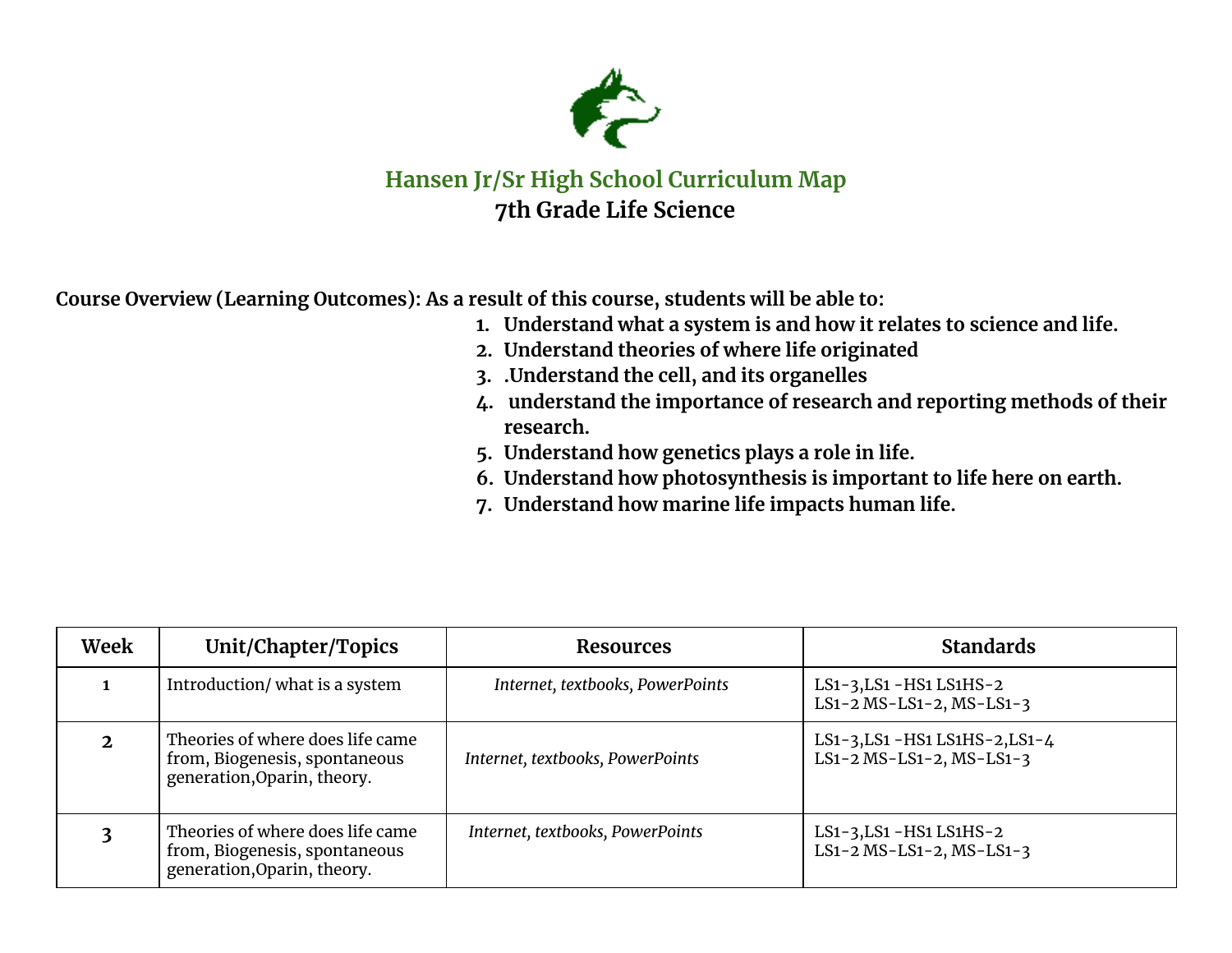| $\frac{1}{4}$ | Classification system.<br>The Cell theory, Robert<br>Hooke, Anton van<br>Leeuwenhoek, Mathias Schleiden<br>Theodor Schwann, Rudolf Virchow | Internet, textbooks, PowerPoints | LS4.A<br>LS1-1, LS.A-1, LS1-2, LS1.B, LS2-MS-1, LS1.A, LS1<br>.B                                                     |
|---------------|--------------------------------------------------------------------------------------------------------------------------------------------|----------------------------------|----------------------------------------------------------------------------------------------------------------------|
| 5             | The Cell, Robert Hooke, Anton van<br>Leeuwenhoek, Mathias Schleiden<br>Theodor Schwann, Rudolf Virchow                                     | Internet, textbooks, PowerPoints | LS1-1, LS1. A-1, LS1-2, LS2-HS-3                                                                                     |
| 6             | The Cell, Robert Hooke, Anton van<br>Leeuwenhoek, Mathias Schleiden<br>Theodor Schwann, Rudolf Virchow                                     | Internet, textbooks, PowerPoints | LS1-1, LS1. A-1, LS1-2,<br>LS1-3, LS1-4, LS1.B,                                                                      |
| 7             | Cell project due and presented to<br>peers                                                                                                 | Internet, textbooks, PowerPoints | LS1-1, LS.A-1, LS1-2, LS1-4                                                                                          |
| 8             | Genetics, Punnett squares,<br>Mendel's work, probability                                                                                   | Internet, textbooks, PowerPoints | LS1.B, LS3.A, LS3.B<br>LS3-MS-1,LS3-MS-2,LS3.A,LS3.B,LLS1HS-1,<br>LS4-HS-1, LS4-HS-3, LS4. A                         |
| 9             | Genetics, Punnett squares,<br>Mendel's work, probability                                                                                   | Internet, textbooks, PowerPoints | LS1.B, LS3.ALS3.B<br>LS3-MS-1,LS3-MS-2,LS3.A,LS3.B,LS1-HS-1,<br>$LS4-HS-3,LS4.A$                                     |
| 10            | Genetics, Punnett squares,<br>Mendel's work, probability                                                                                   | Internet, textbooks, PowerPoints | LS1.B, LS3.ALS3.B<br>LS3-MS-1,LS3-MS-2,LS3.A,LS3.B,LS3A,LSB3,<br>LS1-HS-1,LS3-HS-3LS4-HS-1,LS4-HS-3<br>LS4.A,        |
| 11            | Genetic projects                                                                                                                           | Internet, textbooks, PowerPoints | LS1.B, LS3.ALS3.B<br>LS3-MS-1,LS3-MS-2,LS3.A,LS3.B,LSB3,<br>LS4-HS-3, MS-LS1-3LS1-HS-1, LS3-HS2,<br>$LS4-HS-1,LS4.A$ |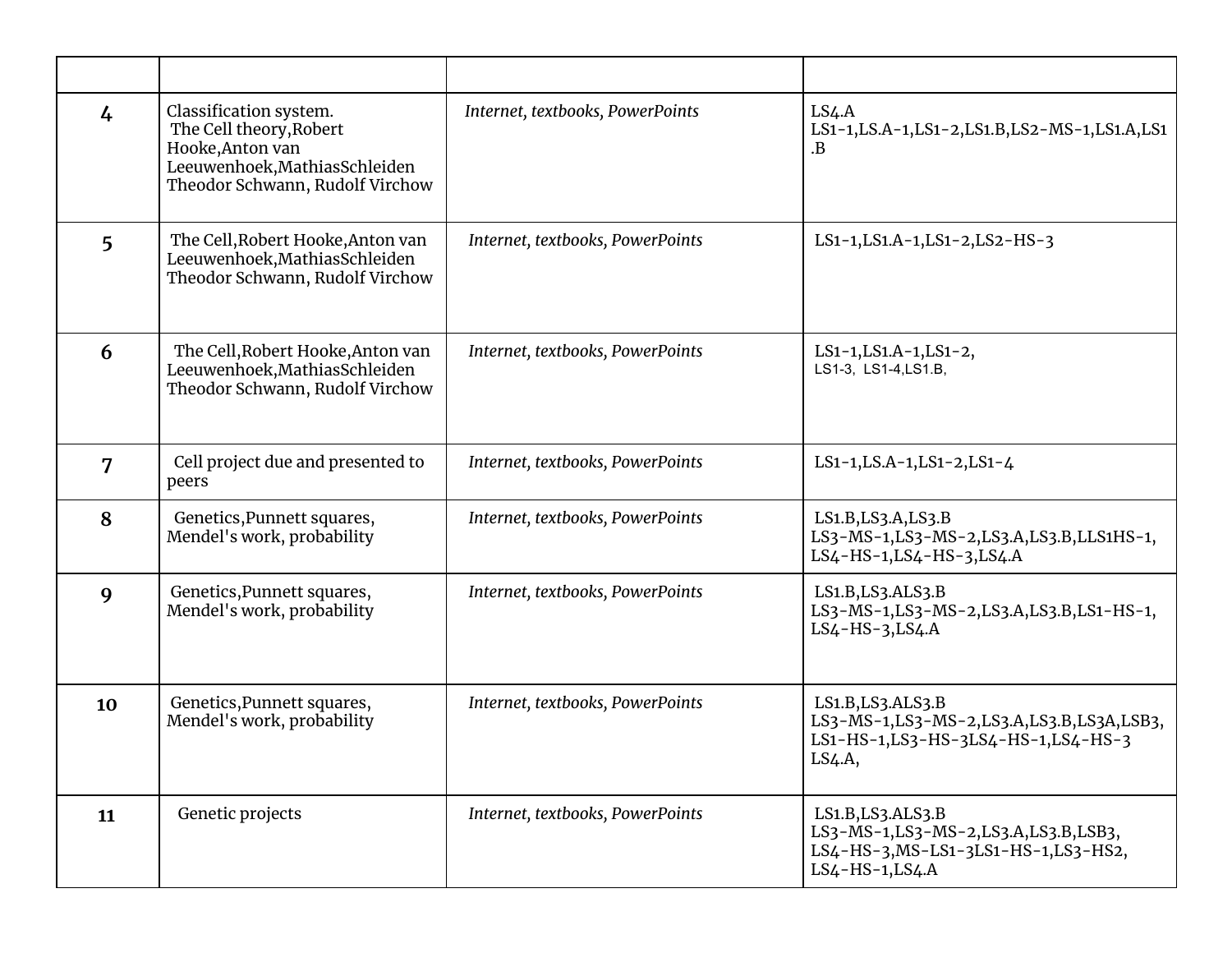| 12 | Genetic projects Due and presented<br>to peers | Internet, textbooks, PowerPoints                                                                         | LS1.B, LS3.ALS3.BLS3-MS-1, LS3-MS-2, LS3.A,<br>LS3.B,LSB3,LS4-HS-3,MS-LS1-3LS1-HS-1,<br>LS3-HS2, LS4-HS-1, LS4. A |
|----|------------------------------------------------|----------------------------------------------------------------------------------------------------------|-------------------------------------------------------------------------------------------------------------------|
| 13 | Bones of the body                              | Internet, textbooks, PowerPoints                                                                         | $LS1-1, LS1-2L, S1-3$                                                                                             |
| 14 | Bones of the body                              | Internet, textbooks, PowerPoints                                                                         | LS1-1, LS1-2L, S1-3, LS1-HS-2,                                                                                    |
| 15 | Muscles of the body and how they<br>work       | Internet, textbooks, PowerPoints                                                                         | LS1-1, LS1-2L, S1-3LS1-HS-2, LS1-HS-3                                                                             |
| 16 | Muscles of the body and how they<br>work       | Internet, textbooks, PowerPoints                                                                         | LS1-1, LS1-2L, $S1-3$                                                                                             |
| 17 | Muscles of the body and how they<br>work       | Internet, textbooks, PowerPoints                                                                         | $LS1-1, LS1-2L, S1-3$                                                                                             |
| 18 | <b>Review for finals</b>                       | Internet, textbooks, PowerPoints<br>Internet, textbooks, PowerPoints<br>Internet, textbooks, PowerPoints |                                                                                                                   |
| 19 | <b>Finals</b>                                  | Internet, textbooks, PowerPoints                                                                         |                                                                                                                   |

| Week | Unit/Chapter/Topics             | <b>Resources</b>                 | <b>Standards</b>                     |
|------|---------------------------------|----------------------------------|--------------------------------------|
| 20   | Mitosis                         | Internet, textbooks, PowerPoints | LS3-MS1, MS1LS-1, LS1-HS-4, LS1-HS-5 |
| 21   | Test mitosis intro into Meiosis | Internet, textbooks, PowerPoints | LS3-MS1, MS1LS-1                     |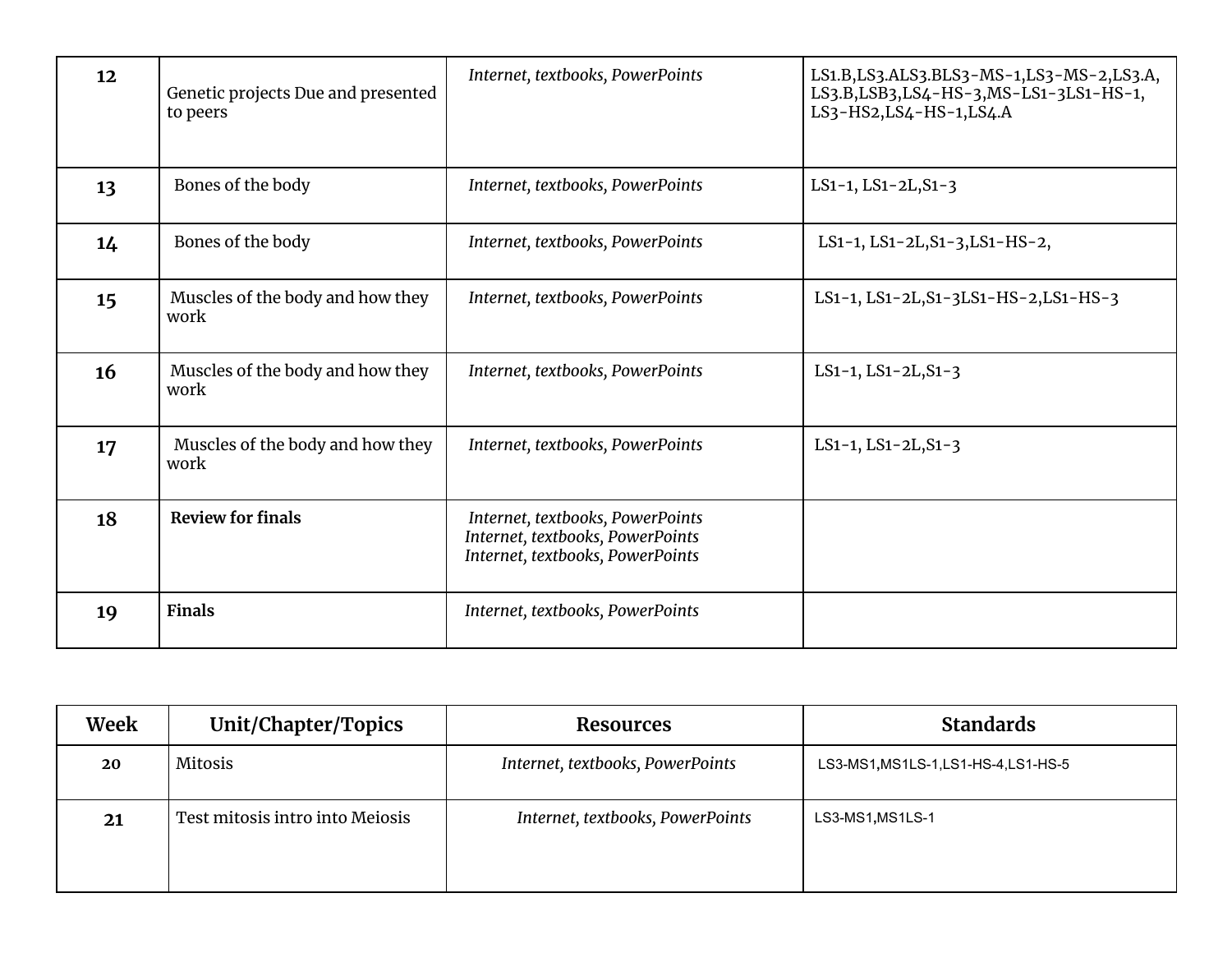| 22 | Meiosis test on meiosis                                                                    | Internet, textbooks, PowerPoints | LS3-MS1, LS1LS1                                                                                        |
|----|--------------------------------------------------------------------------------------------|----------------------------------|--------------------------------------------------------------------------------------------------------|
| 23 | Unit on animal behavior,<br>evolution.                                                     | Internet, textbooks, PowerPoints | LS4.BLS4CLS2-MS-2,LS2-MS-3,LS4-MS-6,L<br>S4.BLS4.C,LS4-HS-5,LS4-HS-6,LSLS4.C,LS2<br>$-HS-8$<br>$\cdot$ |
| 24 | Animal behavior and evolution.<br>continued                                                | Internet, textbooks, PowerPoints | LS4.BLS4CLS2-MS-2,LS2-MS-3,LS4-MS-6,L<br>,S4.BLS4.CLS4-HS-5,LS4-HS-6,LS,LS4.CLS2<br>$-HS-8$ , LS4.C    |
| 25 | Animal behavior/evolution<br>work in class on projects,<br>presentation of projects.       | Internet, textbooks, PowerPoints | LS4.BLS4CLS2-MS-2,LS2-MS-3,LS4-MS-6,L<br>S4.BLS4.C,LS4-HS-5,LS4-HS-6,LS,LS4.C,LS2<br>$-HS-8$           |
| 26 | Plants the protista, Bacteria<br>slime molds, fungi and protozoa                           | Internet, textbooks, PowerPoints | LS1-HS-3, LS1-HS2, LS1-HS-5, LS1-HS-7,<br>LS1.C, LS2-HS2-5, LS1-HS-6                                   |
| 27 | Plants osmosis, diffusion,<br><b>Bryophytes, reproduction</b>                              | Internet, textbooks, PowerPoints | LS4-HS-5, LS4-HS-6, LS, LS1.C, LS2-HS2-5,<br>$LS1-HS-6$                                                |
| 28 | non vascular Plants mosses,<br>liverworts, seedless vascular<br>plants, club mosses, ferns | Internet, textbooks, PowerPoints | LS4-HS-5, LS4-HS-6, LS1.C, LS2-HS2-5, LS1-<br>$HS-6$                                                   |